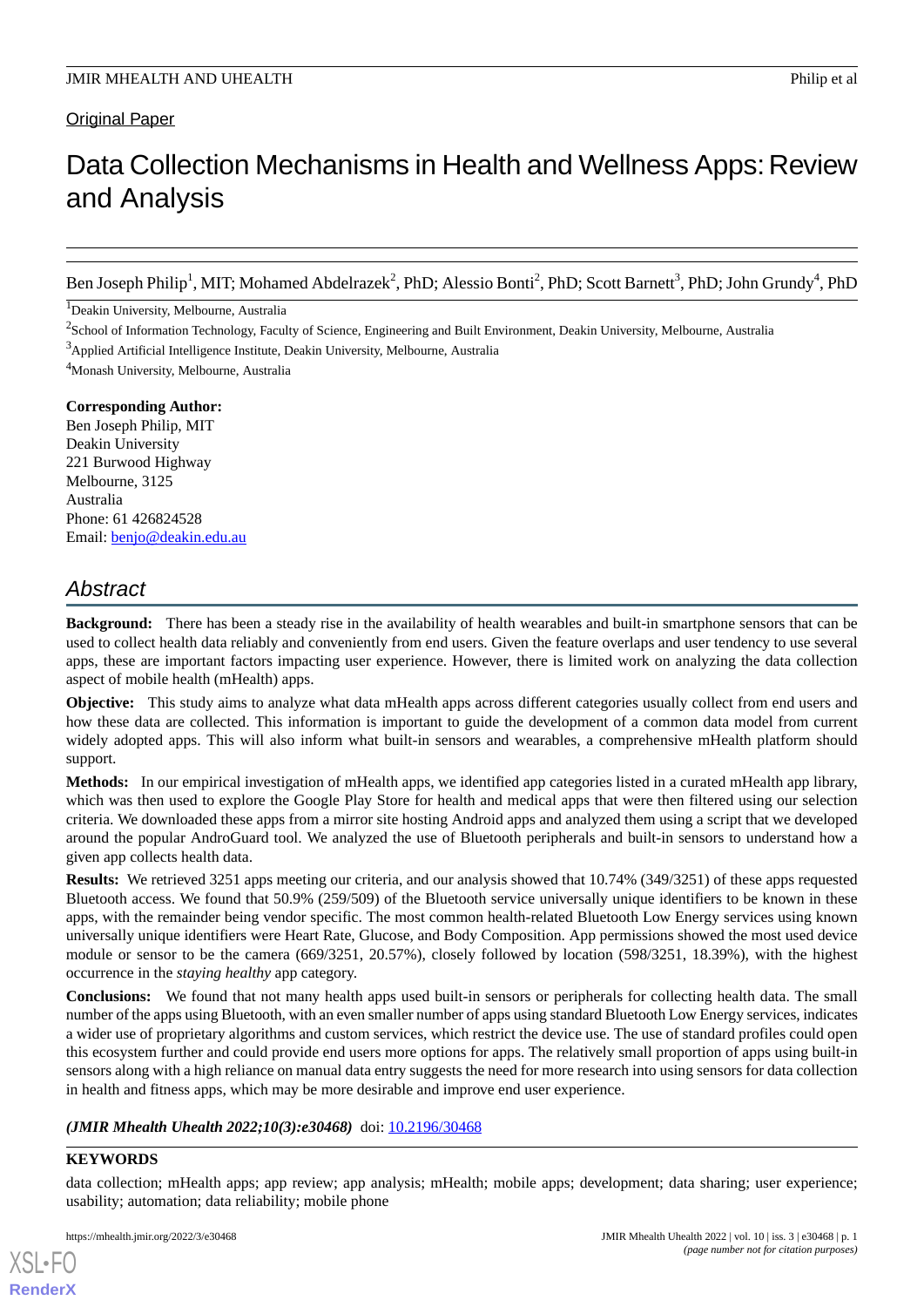# *Introduction*

# **Background**

Mobile health (mHealth) apps support health delivery by the use of mobile devices such as mobile phones, wearables, and other wireless devices [[1\]](#page-9-0). Several mHealth systems have been created for various apps, such as drug dosage reference [\[2](#page-9-1),[3\]](#page-9-2), weight management [[4\]](#page-9-3), and monitoring cardiac health using wearable devices [\[5](#page-9-4)]. These mobile apps collect or generate health insights from three sources: external devices (Bluetooth or Wi-Fi-based sensors), built-in smartphone sensors, and manual data entry.

By 2017, it was estimated that more than 300,000 health apps were available in app stores, with a market growth of 25% each year [\[6](#page-9-5),[7\]](#page-9-6). The use of mobile apps along with wearables and external sensors has enabled self-monitoring of one's health. They unobtrusively collect physiological data to provide better health outcomes and can also play an important role for patients living in remote areas with limited access to health care [[4\]](#page-9-3). mHealth apps have been classified either as active or passive [[8\]](#page-9-7)—the former generate or derive health data using sensors, whereas the latter rely on manual user input.

The mHealth domain has seen a steady rise in smart wearable and fixed devices [[9\]](#page-9-8) that can be used to gather more detailed and accurate insights into people's health [[10\]](#page-10-0). According to Forbes, by 2022, their demand is expected to grow annually by approximately 20% [[11\]](#page-10-1). This introduction of sensors has also opened up new avenues for health care where these devices can continuously monitor one's health without manual interference. This constant monitoring can also help detect anomalies that may not manifest during a visit to a health care professional and can permit caregivers to remotely monitor their patients [[12](#page-10-2)[-14](#page-10-3)]. Several wearables have been developed for specific support in the mHealth domain and are augmented by novel solutions, such as virtual reality implemented on mobile devices [[15\]](#page-10-4). Built-in sensors such as inertial measurement units (IMUs), microphones, cameras, and GPS modules can also provide insights into one's health and have been previously used for managing conditions such as sleep apnea [\[16](#page-10-5)]. Bluetooth Low Energy (BLE) has been widely adopted for transferring data, and several apps have been developed that pair BLE devices with smartphones for fetching health insights. The popularity of BLE and the availability of low-cost BLE devices has opened up new avenues for continuous health monitoring in a more user-friendly manner [\[12](#page-10-2)]. Such sensors provide an effective platform for collecting real time metrics conveniently and less intrusively, which may be useful in medical research [[17\]](#page-10-6). Recently, they have also been suggested for use in low-cost mHealth systems such as those for diagnosing pneumonia [[18\]](#page-10-7). Similar suggestions have also been made for physiological measurements such as heart and respiration rates, blood oxygen saturation, and blood pressure for application in health interventions [\[19](#page-10-8)]. Recent studies in this area include the use of BLE devices for managing diseases ranging from asthma [[20\]](#page-10-9) to tissue pain and mobility issues [[21\]](#page-10-10). Several studies have reviewed mHealth apps and explored them from various perspectives, such as their impact on health outcomes [[22\]](#page-10-11),

usability [\[23](#page-10-12)], and even the use of integrated smartphone sensors for monitoring health conditions [\[16](#page-10-5)]. Despite limitations around the accuracy of the apps and peripheral such as measurement errors caused by darker skin tones and higher BMI [\[24](#page-10-13)] and poor energy expenditure estimations by apps [\[25](#page-10-14)], they remain mostly well received [\[26](#page-10-15)].

A study by Wisniewski et al [\[27](#page-10-16)] researched around the attributes of health apps where they selected 120 top-rated apps from Google and Apple app stores in different categories and evaluated them manually. Their study revealed that most apps fell under the category of *self-monitoring of health or diagnostic data by client* apps (World Health Organization classification 1.4.2) [[1\]](#page-9-0), indicating a higher interest in, and availability of, self-monitoring apps.

### **The Use of Built-in and External Sensors**

#### *Overview*

Most smartphones host several built-in sensors such as IMUs and GPS modules and support different wireless communication technologies such as Bluetooth and Wi-Fi. Many mHealth apps provide features such as workout tracking, medication reminders, and general health monitoring using external or built-in smartphone sensors, whereas others offer other features that may require manual data entry and include apps such as meal trackers and weight loss coaches.

#### *Built-in Sensors*

A recent assessment of health apps from curated health app libraries indicated that cameras were the most frequently used sensors where they were used for assessing one's heart rate and even for automated skin cancer diagnosis [\[16](#page-10-5)]. Similarly, the use of microphones has been used in apps that provide respiratory therapy [\[28](#page-10-17),[29\]](#page-10-18). Algorithms have also been developed for processing IMU readings to monitor movement and activity levels in a noninvasive manner and are now widely used for applications in fall detection and gait analysis to track the progression of diseases such as Parkinson disease [[30\]](#page-10-19). These algorithms and functions have been integrated with other data collection mechanisms described below to create complex and robust health apps, with a common example being popular fitness trackers that use external heart rate sensors along with the onboard IMUs and GPS modules.

# *BLE Standard*

BLE standard was originally designed with a focus on low cost, bandwidth, power consumption, and complexity and has allowed developers to design products that are more affordable than other wireless technologies such as Wi-Fi and Zigbee [\[31](#page-11-0)]. BLE uses profiles to define its functionality, which can cover operation procedures such as the Generic Attribute (GATT) profile, which describes procedures for exchanging data between devices and defines data models for the same. As several implementations can be made using GATT to exchange different types of data, the Bluetooth Special Interest Group (SIG) has defined a set of use cases and specific profiles that cover the required procedures and data structures. These have been defined using GATT services and characteristics and include profiles for securely transferring health-related metrics [\[32](#page-11-1)] such as

```
XS-FO
RenderX
```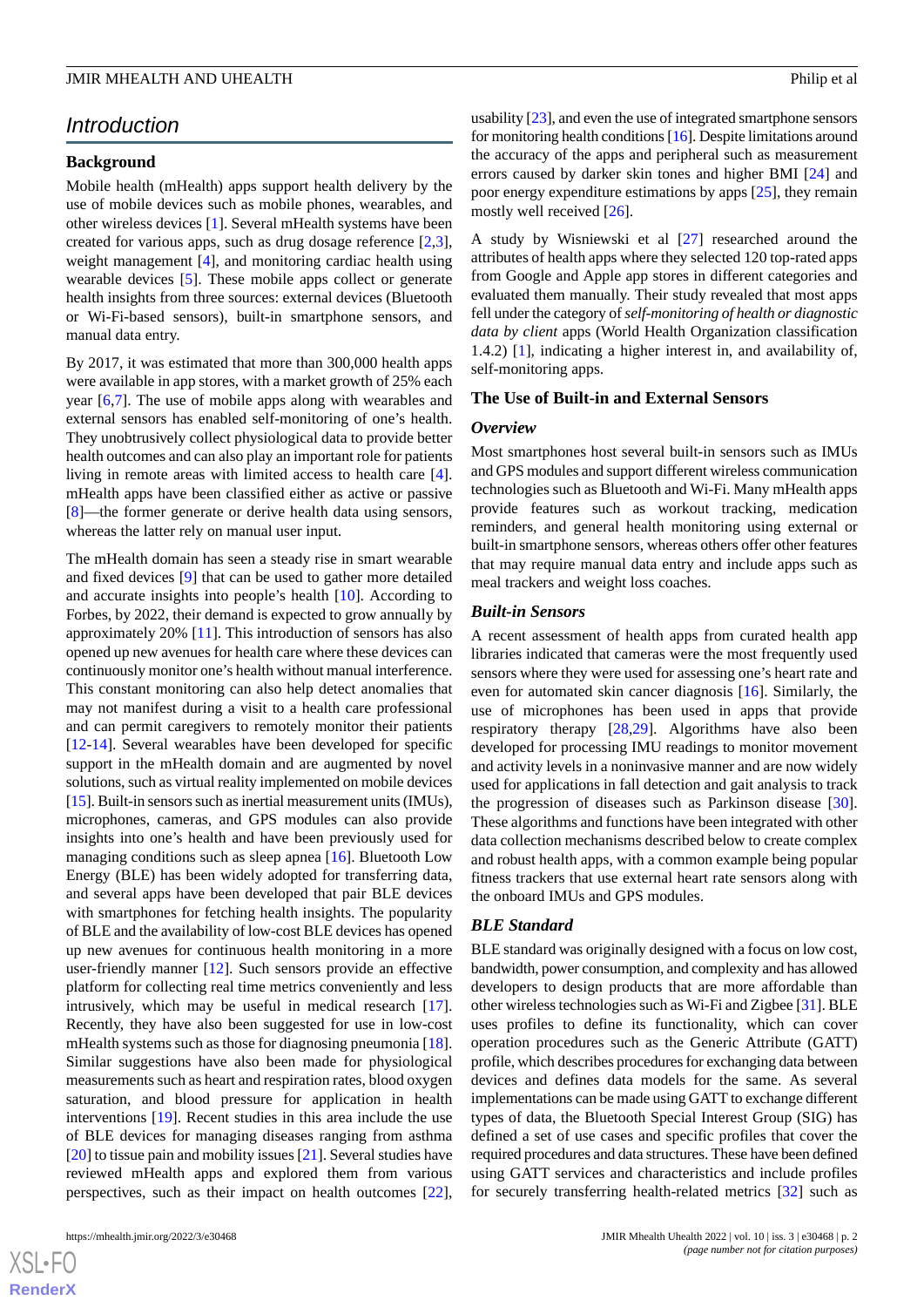heart rate and blood pressure. Given that predefined profiles may not completely cover all apps, the Bluetooth SIG also permits device manufacturers to create their own vendor-specific profiles.

GATT provides a framework for data transfer and device operations, and apps based on BLE are required to comply with its specifications [\[31](#page-11-0)]. Data are exchanged between devices using the smallest addressable data units described by

GATT—attributes. These are identified by 128-bit universally unique identifiers (UUIDs), which can also be represented using 16- (uuid16) or 32-bit (uuid32) shortened versions, with all currently SIG-assigned UUIDs being the uuid16 type [\[33](#page-11-2)]. The attributes are organized into nested blocks—services, which may contain 0 or more related characteristics, which, in turn, may also contain 0 or more descriptors [\[31](#page-11-0)]. As an example, [Figure 1](#page-2-0) describes the Bluetooth SIG-defined heart rate service specification [\[34](#page-11-3)].

<span id="page-2-0"></span>Figure 1. Hierarchy of Bluetooth Low Energy heart rate service with uuid16 attribute representation (adapted from Bluetooth Specification—Heart Rate Service [[34](#page-11-3)]).



As the GATT structure is strictly enforced for all BLE-compatible devices, any client app that intends to exchange data with them needs to either discover each exposed service or be aware of relevant services and characteristics. For specific use cases, apps would require UUID descriptions in their code for connecting with peripherals and identifying the services and subsequently reading exposed characteristics. Thus, an analysis of Android packages to extract these UUIDs would help us to identify not only those apps using peripherals to collect health metrics but also the use of standard and vendor-specific services. Apps have been previously analyzed to identify the use of BLE peripherals; however, the focus of existing works in the domain has been around security assessment and identification of vulnerabilities [\[35](#page-11-4)]. Tools such as BLEScope [[35\]](#page-11-4) and BLECryptracer [\[36](#page-11-5)] have been created for the same; however, they have not been used to identify the types of services supported by health apps.

### **Objectives**

Recent exploration of the domain has also revealed interconnectivity and convenience as 2 factors impacting user experience [[37\]](#page-11-6). This is even more important today, given the

thousands of health apps with overlapping features and the user tendency to use more than one app [[2\]](#page-9-1). Although they are mostly data driven, there is limited work around the analysis of existing mHealth apps to identify what data are collected and how, an understanding of which can help develop better health apps and eventually improve technology adoption. Therefore, our objective is to analyze a set of free mHealth apps to investigate the use of peripherals along with built-in sensors as an indicator of the collected data and provided features.

# *Methods*

# **Overview**

The Google Play Store is the official hub for downloading Android apps and offers over 100,000 mHealth apps [[38](#page-11-7)]. Given the availability of several curated health app repositories, we explored the app categories described in one major curated app list—MyHealthApps [\[39](#page-11-8)]. Through a search on the Play Store using terms identified from this library, we identified apps that we then downloaded and analyzed. [Figure 2](#page-3-0) shows a high-level overview of the methodology, which is discussed in detail later.

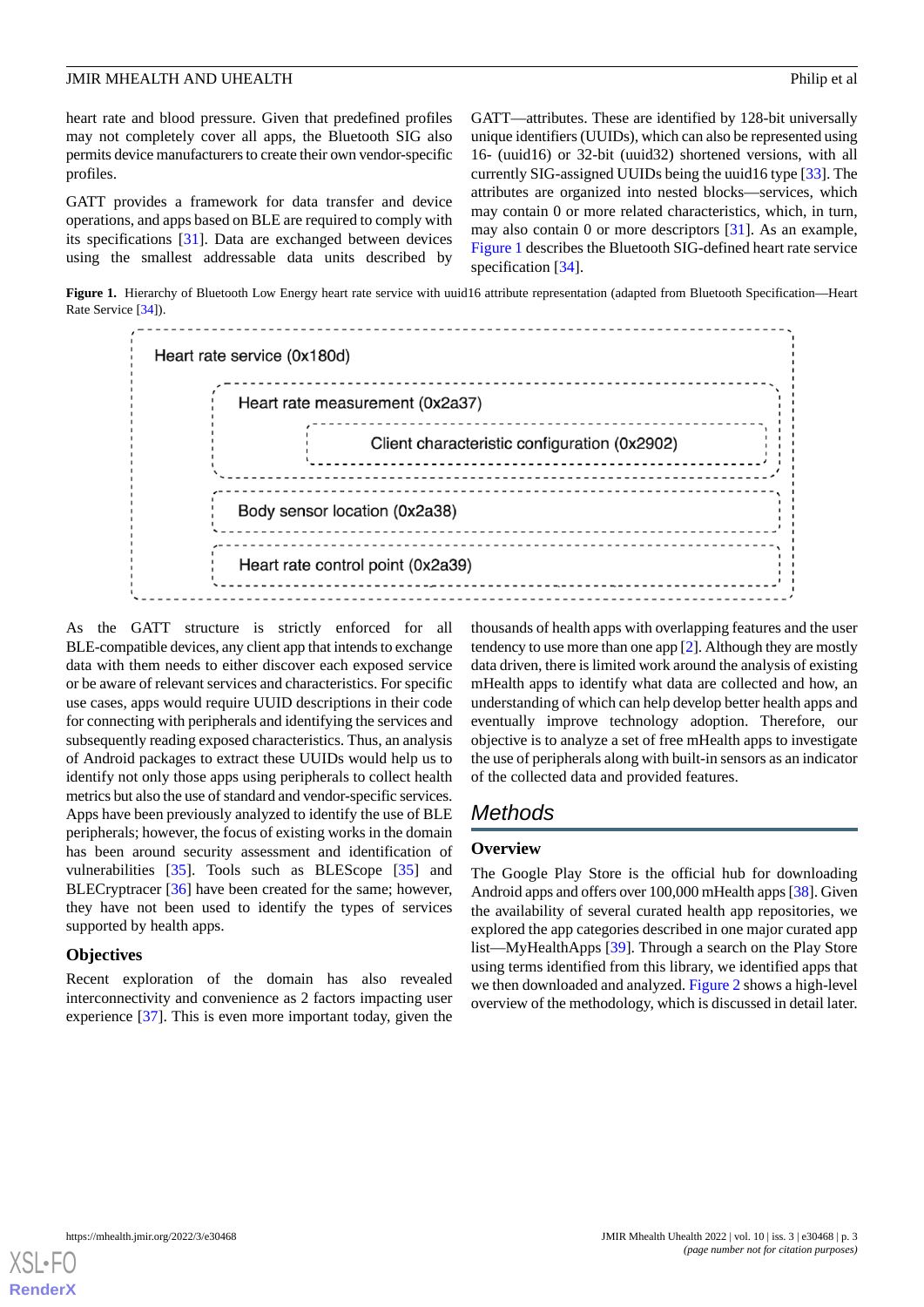<span id="page-3-0"></span>**Figure 2.** Data collection methodology. mHealth: mobile health; UUID: universally unique identifier.



### **Identifying and Collecting mHealth Apps**

We referred to the categories and subcategories of mHealth apps defined by the MyHealthApps library to guide our search, and we identified 15 categories with their respective subcategories listed in [Table 1.](#page-4-0) We wrote a script around a Play Store scraper [\[40](#page-11-9)] that returned apps from the United States with English as the default language and gave us detailed information about the apps, and the results indicated that not all apps matching the search terms were related to health but included other genres also such as *News & Magazines* and *Tools*. Although several apps of interest fell under the *Health & Fitness* or *Medical* categories, many were classified under other groups and were excluded from our list. For example, the search term *Blood Pressure* returned a set of 250 apps with 113 health and fitness apps and 89 medical apps (as of November 2020). Our selection criteria for the apps had the following four key conditions to include a large set of more popular, accessible,

and quality mHealth apps: free apps, rating >3.5, number of installs >5000, and health and fitness or medical apps

However, as we also wanted to include comparatively new apps along with well-established ones, we did not consider a minimum number of ratings.

After filtering the list and removing duplicates, the remaining apps were downloaded to our test machine from a mirror site [[41\]](#page-11-10), following which files except those with the .apk extension were discarded. We investigated the use of built-in sensors such as accelerometers, gyroscopes, GPS modules, and even the smartphone's camera modules in the identified apps. By analyzing app permissions, it is possible to infer to some extent what features these apps provide and how data are gathered. We were particularly interested in the use of GPS (coarse and fine locations), Bluetooth, Camera, Body Sensors, Microphones, and Activity Recognition permissions.

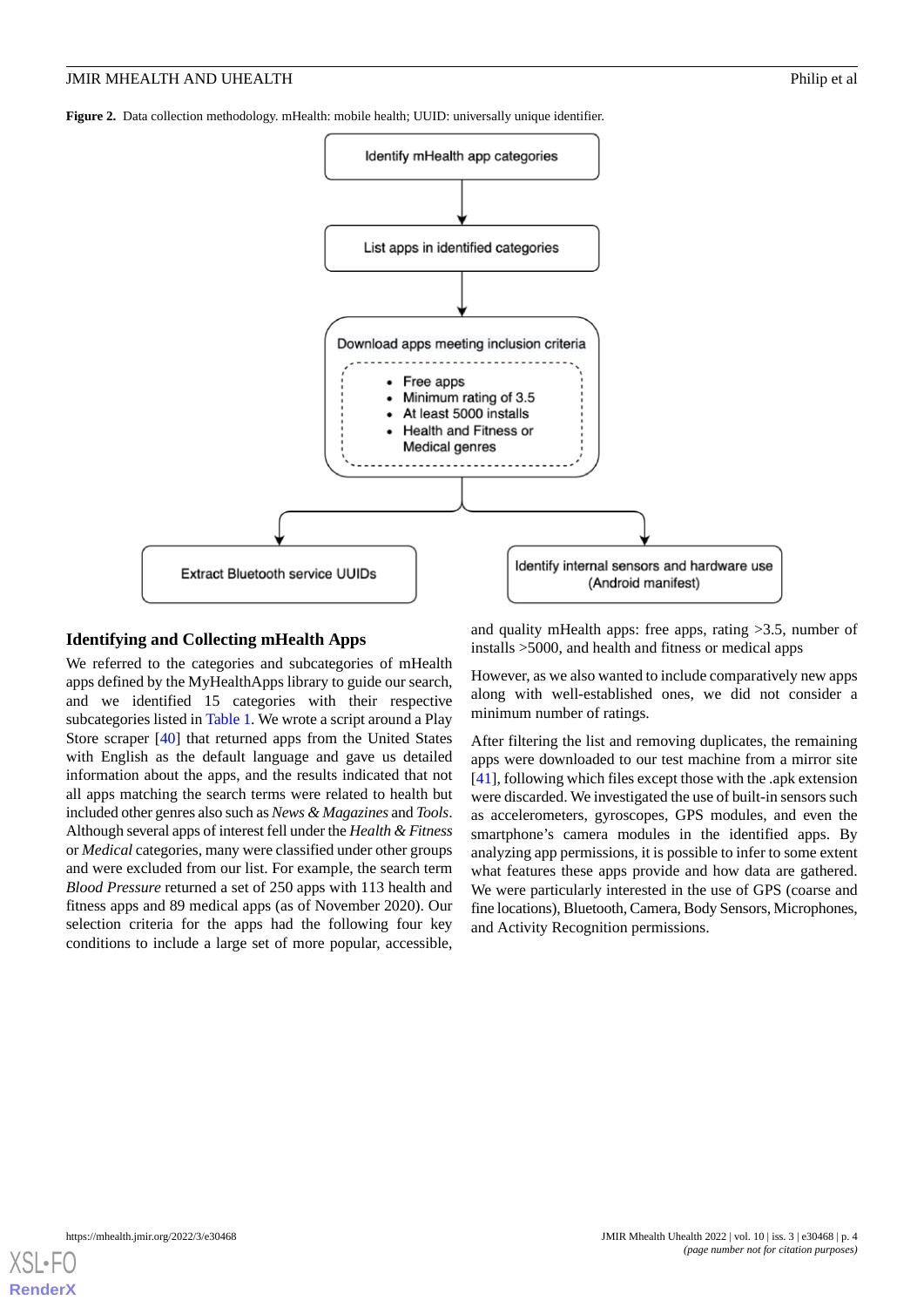<span id="page-4-0"></span>**Table 1.** App categories, the number of subcategories, and the total number of apps in each category (November 2020).

| App category                   | Search terms (subcategories; n=157), n | Apps (N=38,780), $n$ (%) |
|--------------------------------|----------------------------------------|--------------------------|
| Bones and muscles              | 11                                     | 2745 (7.08)              |
| Breathing and lungs            | 6                                      | 1493 (3.85)              |
| Cancer                         | 13                                     | 3237 (8.35)              |
| Diabetes                       | 5                                      | 1247(3.21)               |
| Endocrine                      | $\overline{c}$                         | 499 (1.29)               |
| Heart, circulation, and blood  | 13                                     | 3238 (8.35)              |
| <b>HIV</b>                     |                                        | 249 (0.64)               |
| Kidneys                        |                                        | 250(0.64)                |
| Medication                     | 3                                      | 749 (1.93)               |
| Mental health                  | 16                                     | 3991 (10.29)             |
| Nervous system and brain       | 22                                     | 5469 (14.1)              |
| Skin                           | 3                                      | 748 (1.93)               |
| Staying healthy                | 23                                     | 5744 (14.81)             |
| Stomach, bowel, and continence | 14                                     | 3493 (9.01)              |
| Senses, mobility, and learning | 24                                     | 5728 (14.77)             |

# **Data Extraction From mHealth Apps**

# *App Data Set*

Our query fetched a list of 38,130 apps (as of November 2020), which were then filtered to remove duplicates in each app set and those not meeting the inclusion criteria, giving us a much smaller list of apps for analysis [\[42](#page-11-11)] (N=3330). Of the 3330 apps, 12 (0.36%) apps were not found on the mirror site and 67 (2.01%) returned zip files that were discarded.

# *Extracting UUIDs From Packages*

To analyze the downloaded apps, we used a popular static analysis tool—AndroGuard [\[43](#page-11-12)], which allowed us to decompile Android packages to extract relevant details. These apps need to be aware of the relevant services, characteristics, and descriptors to connect with peripherals. However, apart from statically defined UUID strings, apps can also construct them from a base ID and a shortened version at runtime. Although tracking these IDs may be necessary to identify all the possible uses of standard services, not all apps follow this approach. Analyzing the downloaded packages with AndroGuard helped us identify the following:

- The set of permissions and hardware features requested by the apps (to help understand how data are collected by the apps)
- Apps requesting Bluetooth permission (for identifying apps that may use external peripherals)
- Statically defined UUIDs for apps using Bluetooth (for understanding the use of predefined or vendor-specified profiles)

# *The Use of Internal Sensors*

As access to device hardware and other features may have security implications, Android restricts access by mandating the use of permissions declared in the app's manifest file [[44\]](#page-11-13).

AndroGuard was used to identify built-in sensors accessed by mHealth apps through the declared permissions. Although the Android developer documentation recommends only using permissions necessary for the app to work as one of the best practices [\[45](#page-11-14)], some developers may request access to extra sensors and hardware without actually using them—a sign of a poorly developed app. However, such edge cases were not considered in this study.

# *iOS Apps*

Although iOS apps also contribute to the mHealth app numbers, we limited our search to Android because of technical limitations around downloading these apps and the lack of open tools for decompiling and analyzing them. However, permission checks could be performed to indicate the types of hardware features used by these apps. We randomly selected 30 apps from the list of Android apps and searched for them on the iOS app store. Of these 30 apps, 25 (83%) were available on iOS, which were downloaded using Apple's Configurator tool and unpacked to identify the hardware features used in the apps based on the app permissions.

Overall, in each step of the exploratory analysis, custom tools were built and used to automate app downloads, static analysis, data manipulation, and management. Data were then manually checked to ensure accuracy.

# *Results*

# **The Use of Internal Sensors**

From the analyzed set of 3251 apps, we found several apps using the coarse (*ACCESS\_COARSE\_LOCATION*) and fine (*ACCESS\_FINE\_LOCATION*) locations, suggesting the use of distance tracking as a possible feature. Similarly, several instances of activity recognition for tracking step counts (*ACTIVITY\_RECOGNITION*) and a few for body sensors

[XSL](http://www.w3.org/Style/XSL)•FO **[RenderX](http://www.renderx.com/)**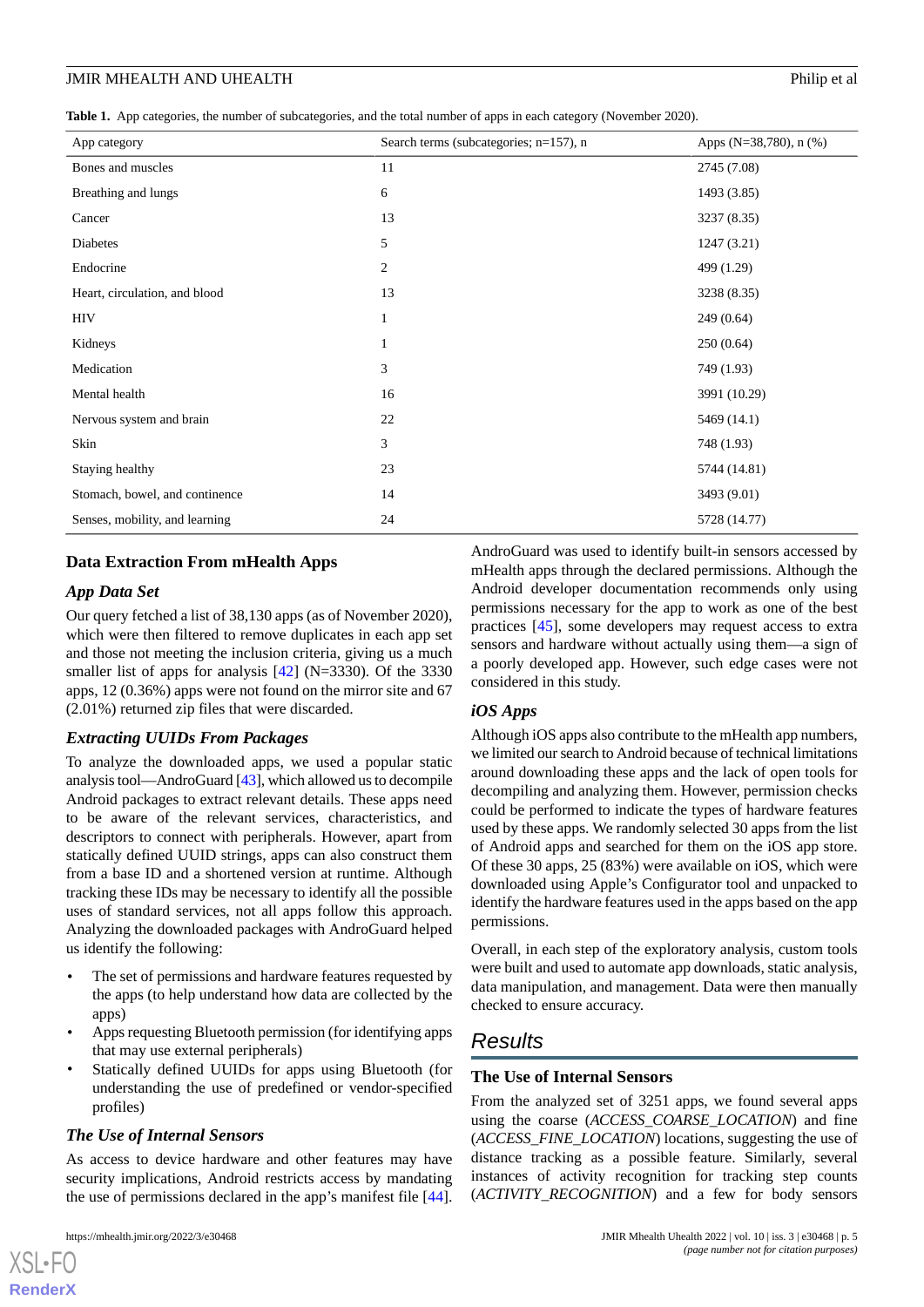# **JMIR MHEALTH AND UHEALTH Philip et al.**

(*BODY\_SENSORS*) were found. Smartphone cameras have also been widely used, as indicated by the presence of over 600 apps that requested the appropriate permission (*CAMERA*). [Table 2](#page-5-0) lists the number of apps using these permissions. [Figure 3](#page-6-0) shows the use of different sensors in each subset. We found that the

camera being more popular across most search categories with GPS following closely, with the highest use seen in the *Staying Healthy* category. The high use of cameras is consistent with previous app reviews [[16\]](#page-10-5) and is discussed in the next section.

<span id="page-5-0"></span>**Table 2.** Apps and requested permissions (N=3251).

| Permissions (simplified) | Apps, $n$ $(\%)$ |
|--------------------------|------------------|
| Coarse location          | 557 (17.13)      |
| Fine location            | 598 (18.39)      |
| Camera                   | 669 (20.57)      |
| Body sensors             | 36(1.11)         |
| Activity recognition     | 123(3.78)        |
| Audio recording          | 340 (10.45)      |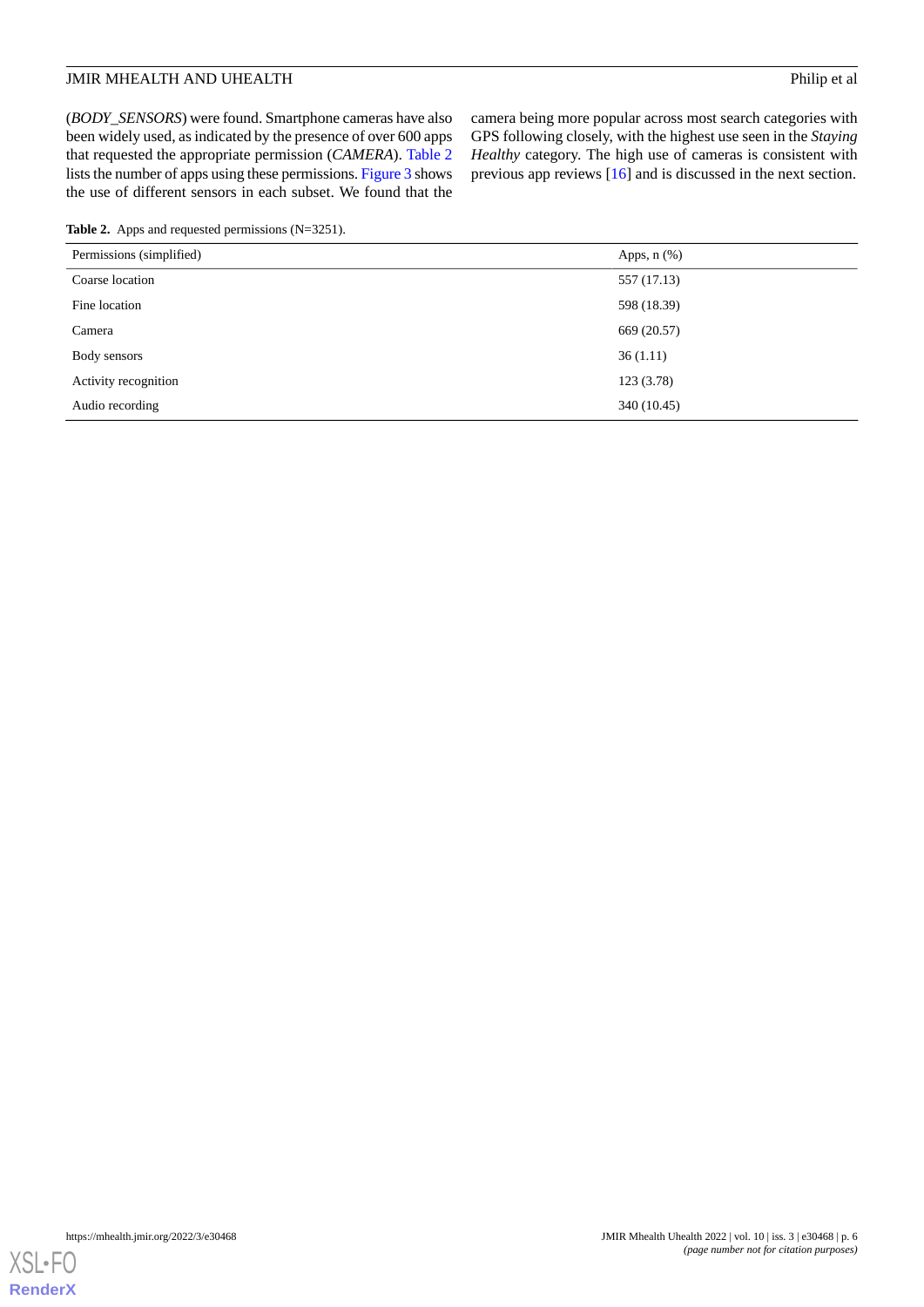# **JMIR MHEALTH AND UHEALTH Philip et al.**

<span id="page-6-0"></span>Figure 3. Built-in sensors used in apps across different categories.



# **The Use of Bluetooth Peripherals**

Apps need to *know* the UUIDs of the services exposed by BLE peripherals to communicate with them and transfer data, and we found that 10.74% (349/3251) of the apps requested Bluetooth access. [Table 3](#page-7-0) lists the percentage of apps in each search category using Bluetooth. The Bluetooth SIG permits the use of vendor-specific UUIDs for different use cases, and 50.9% (259/509) of the discovered UUIDs were known and

[XSL](http://www.w3.org/Style/XSL)•FO **[RenderX](http://www.renderx.com/)**

include service, characteristic, and descriptor identifiers. The unknown IDs include vendor-specific UUIDs along with those not related to Bluetooth operations; as these are not available publicly, further separation of this set was not possible.

We mapped the known UUIDs to the apps that used them, which allowed us to identify the most commonly used UUIDs and therefore, services. *Client Characteristic Configuration (00002902-0000-1000-8000-00805f9b34fb)* was found to be the most common, with 116 apps using the same UUID.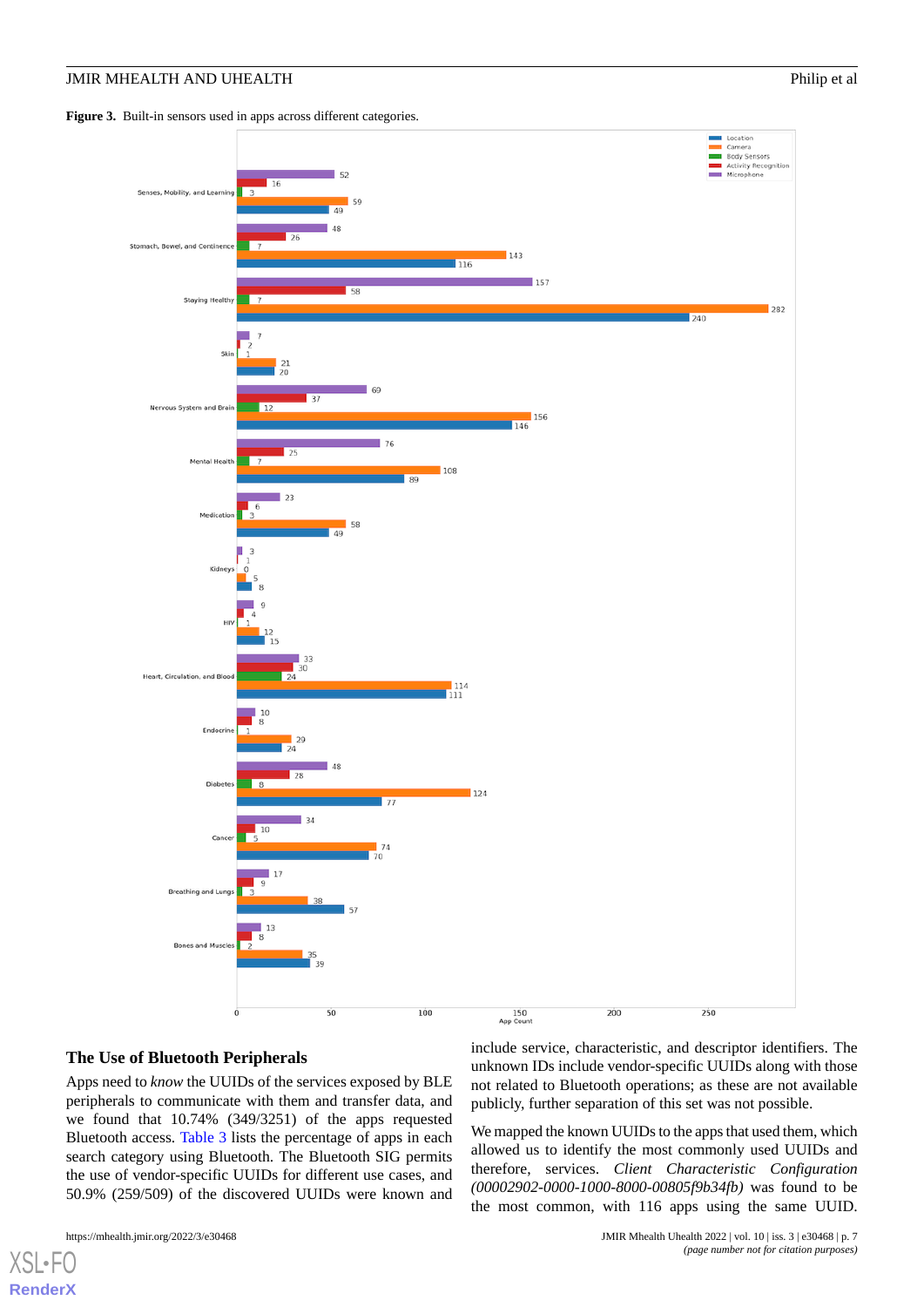However, not many standard health-related services were identified, and we note that only the Heart Rate Measurement (41/3251, 1.26%) and the Heart Rate Service (40/3251, 1.23%) UUIDs were found in the top 10, with 1.2% (30/3251) of the analyzed apps using these services ([Table 4](#page-7-1)).

We analyzed the permissions requested in the 25 iOS app versions of the selected Android apps. Given that the apps provided the same features, the permissions were not expected to differ and were mostly identical in the main categories of interest—Bluetooth, Camera, Microphone, Activity Recognition, and Location [\(Multimedia Appendix 1\)](#page-9-9). A few minor deviations were observed on both platforms where some permissions did not match (eg, 2 Android variants requested near-field communication, which was not available on iOS). We could not analyze the BLE UUIDs in the apps because of the lack of open tools such as AndroGuard on iOS. However, given that both iOS and Android versions of an app are connected to similar hardware, the UUIDs are expected to be the same for the same group of apps.

<span id="page-7-0"></span>**Table 3.** Percentage of apps in each category using Bluetooth.

| App category                   | Percentage of apps using Bluetooth, n/N (%) |
|--------------------------------|---------------------------------------------|
| Bones and muscles              | 16/216(7.4)                                 |
| Breathing and lungs            | 29/188 (15.4)                               |
| Cancer                         | 23/326(7.1)                                 |
| Diabetes                       | 59/374 (15.8)                               |
| Endocrine                      | 12/91(13.2)                                 |
| Heart, circulation, and blood  | 72/495 (14.5)                               |
| <b>HIV</b>                     | 14/71(19.7)                                 |
| Kidneys                        | 4/67(6)                                     |
| Medication                     | 16/258(6.2)                                 |
| Mental health                  | 53/505 (10.5)                               |
| Nervous system and brain       | 80/649 (12.3)                               |
| Skin                           | 4/67(6)                                     |
| Staying healthy                | 145/1340 (10.8)                             |
| Stomach, bowel, and continence | 58/454 (12.8)                               |
| Senses, mobility, and learning | 49/391 (12.5)                               |

#### <span id="page-7-1"></span>**Table 4.** Services and the number of apps using them (N=3251).

| Generic Attribute service    | Apps, $n$ $(\%)$ |
|------------------------------|------------------|
| Heart rate measurement       | 41(1.26)         |
| Glucose measurement          | 26(0.79)         |
| Running speed and cadence    | 14(0.43)         |
| Cycling speed and cadence    | 13 (0.39)        |
| Blood-pressure measurement   | 13 (0.39)        |
| Body composition measurement | 12(0.36)         |
| Weight measurement           | 10(0.3)          |

# *Discussion*

#### **Overview**

[XSL](http://www.w3.org/Style/XSL)•FO **[RenderX](http://www.renderx.com/)**

End users tend to deal with multiple mHealth apps to manage their health and well-being, with even health care providers referring to more than one app as one may not provide all the details they need [[2\]](#page-9-1). These apps do not share a consistent user interface, sensors, or a common mHealth data model, leading to poor overall user experience. To address this problem, there is a need for a comprehensive mHealth data collection model and catalog of sensors to develop robust app development

guidelines and frameworks. This study represents the first step in this road map. We reviewed data collection in 3251 mHealth apps to understand what health data are collected and how apps collect them with a focus on built-in and external Bluetooth-based sensors.

# **Data Collection**

Our findings indicate that although there is an increasing use of smart wearables and the increasing popularity of peripherals, not many apps use them to collect health data. Similarly, not many apps were found to use built-in smartphone sensors. Our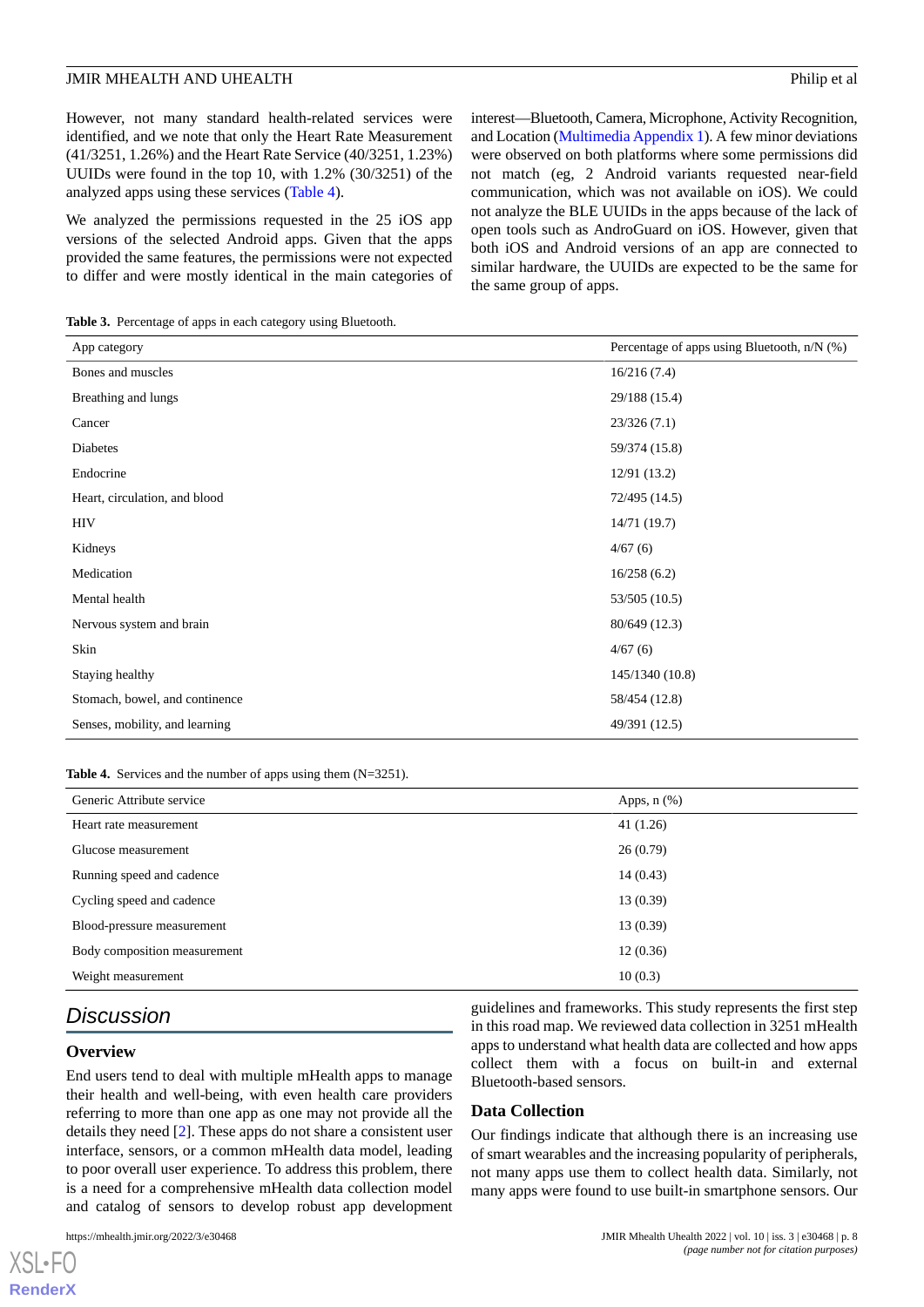results are consistent with a recent study by Wisniewski et al [[27\]](#page-10-16), where most apps relied on manual entry with limited support for any wearables. Their reliance on manual reviews limited their study to 120 apps for mental health, which we were able to extend by automating the app review process. However, one drawback of our approach is that we cannot conclusively determine where the data were being used or what they were used for.

Our results show 20.57% (669/3251) and 18.39% (598/3251) of the apps used the camera and GPS modules, respectively, which are also the most used sensors across each app category, with the highest occurrence in the *Staying Healthy* set. This was expected as this category includes apps around diet and exercise where images and location data may be used for tracking meals and physical outdoor activities. We also expected a similar trend favoring cameras in the *Heart, Circulation and Blood* category. We were also surprised by the relatively high use of location and images in *Nervous System and Brain* apps, which may indicate the increasing acceptance of these data types in different apps. This can be an indication of useful features, such as scanning an item (eg, medication) or tracking movement. However, it may also indicate poor app design where access to sensors is requested without actually using them. Unsurprisingly, the lowest occurrence of these sensors was found in more medical apps as opposed to health and fitness apps, where categories such as HIV and Kidneys may not have any use of currently available built-in sensors at all. Apps were also found to use the microphone with the highest occurrence in the *Staying Healthy* category where its use can range from call features to speech analysis to tracking one's sleep.

Given the popularity of health wearables and peripherals, we expected to find a significant number of apps supporting them for passive data collection. However, our results indicated the opposite. We found 10.74% (349/3251) of the apps requesting Bluetooth access, of which only about half of the discovered UUIDs were found to be the standard Bluetooth services with the remaining unknown. Apart from unrelated IDs, this also indicates that most devices and apps used proprietary algorithms, limiting their compatibility and use [\[46\]](#page-11-15). However, of those that were known, very few were related to health, with the highest occurrence being the Heart Rate Measurement service in 40 apps (1.2%). Vendor-specific IDs (almost 50% of the reported apps using Bluetooth, n=250, 49.1%) may be used for any purpose, as defined by device manufacturers, making it difficult to identify the data transferred through those services. Besides the possibility of the UUIDs not being detected, this suggests that despite the growing popularity of wearables, they are restricted to a few manufacturers with limited apps using proprietary services and formats.

As we rejected apps with low ratings and downloads, we may also have skipped several bespoke apps used for specific cases or by small groups. These can include apps developed for research studies and specialized devices that may not be widely available. Similarly, as Google restricts search results to 250 items per search term, we were also limited in our app search. The analyzed data also indicated the presence of other known health-related services in a smaller number and showed the use

of Heart Rate, Glucose, and Body Composition as the more common services provided by peripheral devices.

#### **Data Sharing**

mHealth devices and apps have been found to be useful for collecting clinical insights [\[47](#page-11-16)], which shows their potential not only in personal use but also in clinical apps where integration with electronic health records can help improve health outcomes. Newer apps integrate with frameworks such as Apple Health or Google Fit that allow data aggregation and sharing; however, they also require installation of more than one app—a challenge that deters end users. Here, a platform integrating a diverse set of apps, health records, and sensors could improve this aspect of mHealth apps with functionality and usability blending in seamlessly, potentially improving health outcomes.

#### **Tools and Data Set**

In addition to app analysis, our contribution also includes the raw data set, including collected app details along with the extracted data comprising app permissions and identified UUIDs. Our tool for downloading and analyzing apps is also included in our repository, which is available on GitHub [[48\]](#page-11-17), and would be beneficial for future studies related to mHealth app analysis.

Overall, our results suggest a more common use of manual entry (where automated data collection is possible), which, apart from being less reliable, also degrades user experience, leading to more users abandoning health apps [\[49](#page-11-18)]. Although usability is subjective, limited support for passive data collection with internal and external sensors can have a negative impact on app experience, which can lead to reduced adoption by end users—sidestepping any benefits the apps could offer. Therefore, it is critical to understand the importance of peripherals and built-in sensors in modern health solutions and integrating them in a clinically acceptable manner with health apps.

However, the main limitation of our work arises from automated data extraction, where we could not capture more nuanced details such as where the data from these sensors are being used and requires further investigation. Many valid health apps such as reference apps, management apps (weight and diet), and calculators (body composition, drug dosage, etc) may also be classified under other categories such as *Education* and *Books & Reference* and were rejected. Similarly, because of the difference in app numbers in each category, a comparison between them may be biased.

Given the presence of over 300,000 apps in app stores, analyzing all of them was not feasible and using a curated app list was a better approach for identifying different apps as they would be closer to the domain than manually searching through thousands of apps. As more health apps are widely available today for managing one's health, we believe that our results are relevant where accuracy of health data and wider integration would be important for better health care delivery. Although app analysis can be performed manually, we chose to automate the process, which ignored possible data sources such as developer descriptions and user reviews. Similarly, our results are based on limited app categories where the use of sensors and wearables may not be feasible (eg, *Medication* or *Mental Health*), and we

 $XS$ -FO **[RenderX](http://www.renderx.com/)**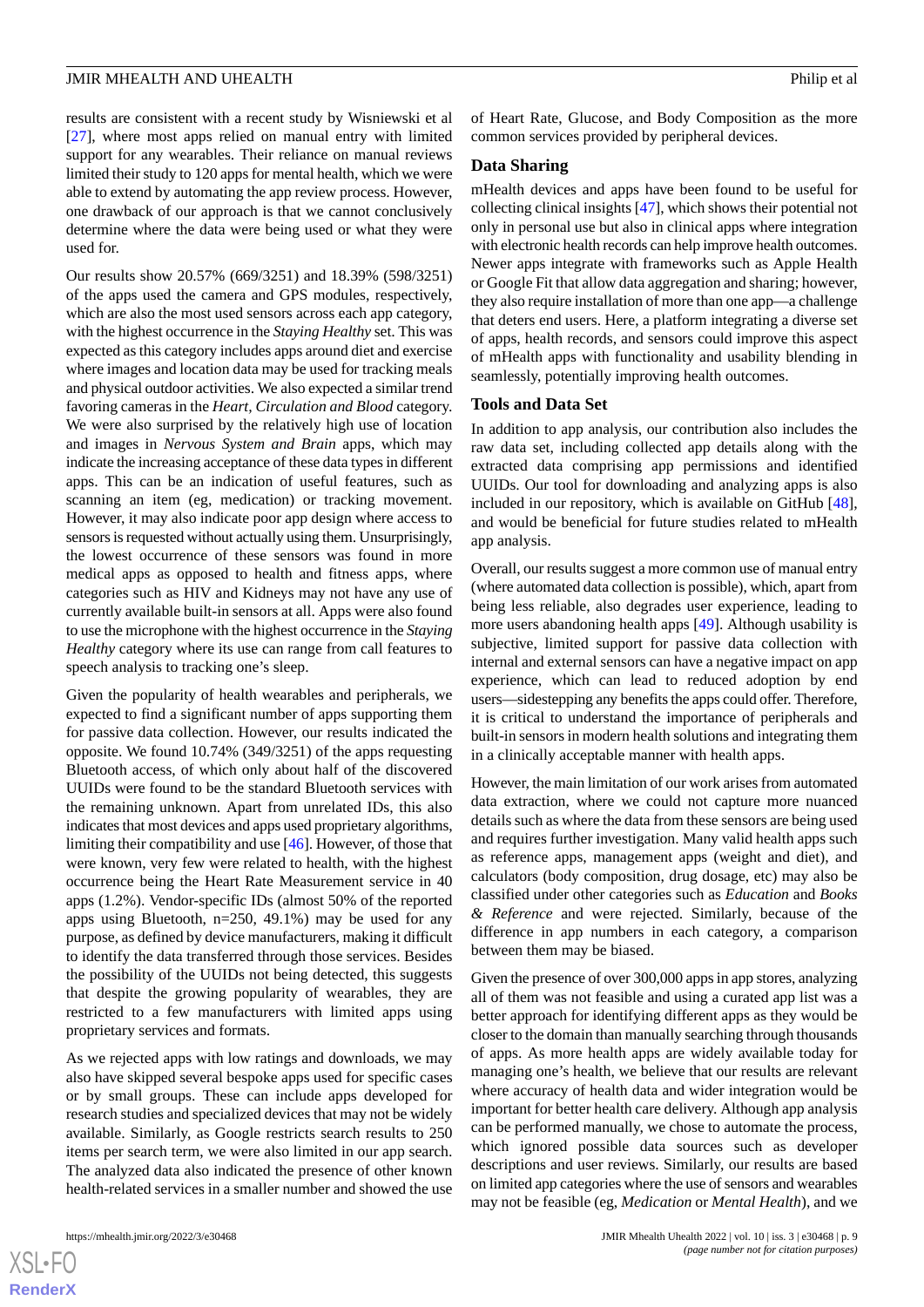acknowledge that these results may not be generalizable to the entire domain. Therefore, there is also a need to explore new apps of current sensors in these areas to improve data collection.

Given the potential of mHealth apps to improve an end user's health, adherence to regular use is essential, which can only be ensured if such apps are intuitive and convenient to use. In the larger context of a connected, Internet of thing–enabled ecosystem, apps would play an important role as an interface. This indicates a need to integrate more peripherals with health apps to collect user data, which, along with built-in sensors, could ultimately help improve health outcomes. To that end, we envision a connected ecosystem of mini health apps, sensors, and health records as a key mHealth technology of the future. We plan to use these results to develop a single mHealth platform for aggregating several wearables and health apps as mini health services, which we believe would provide a much better experience to end users. We have built a prototype of such a platform with health micro-mHealth apps [\[50](#page-11-19)], an introduction to which is planned in our upcoming work followed by a study to understand its impact on user experience and technology adoption.

# **Conclusions**

Given that user studies on app experience have highlighted convenience and data interconnectivity and aggregation as important factors, automating data collection can improve user experience, especially in apps requiring access to health metrics. However, a limited number of apps in our search were found to do so, indicating the need for more focus on integrating more peripherals and built-in sensors for health apps.

Our analysis of 3251 apps indicates that  $\langle 10.74\% \rangle$  (n=349) of the apps use smart devices and wearables to gather health metrics from users. In this set, extracted UUIDs show that very few apps used standard health-related Bluetooth services, with the most popular service being Heart Rate Measurement. Several apps have been found to use custom services that affect the interoperability of devices with different apps. Here, using standard profiles may be beneficial, as more apps would be able to interact with these devices, giving end users more options. Similarly, several apps were found to request access to device hardware features, such as GPS and camera, indicating the increasing acceptance of these devices. However, their numbers remain small, indicating the need for more research into using them in health apps.

Although manual entry may be inevitable for some apps, a significant number of apps requiring manual data entry were found in our set, highlighting the need to focus more on developing mHealth apps that automate health data collection. As several apps for research and health studies have been published, a better approach for developing and consuming mHealth apps is required. Overall, our findings can guide the design of future mHealth apps and has a positive impact on improving mHealth data collection in these apps.

# <span id="page-9-9"></span>**Conflicts of Interest**

None declared.

# **Multimedia Appendix 1**

<span id="page-9-0"></span>Android and iOS permission comparison. [[XLSX File \(Microsoft Excel File\), 10 KB](https://jmir.org/api/download?alt_name=mhealth_v10i3e30468_app1.xlsx&filename=0dfd9009bb73886f7f1aba1a058b6664.xlsx)-[Multimedia Appendix 1\]](https://jmir.org/api/download?alt_name=mhealth_v10i3e30468_app1.xlsx&filename=0dfd9009bb73886f7f1aba1a058b6664.xlsx)

# <span id="page-9-1"></span>**References**

- <span id="page-9-2"></span>1. World Health Organization. MHealth: New Horizons for Health Through Mobile Technologies. Geneva: World Health Organization; 2011.
- <span id="page-9-3"></span>2. Anthony Berauk VL, Murugiah MK, Soh YC, Chuan Sheng Y, Wong TW, Ming LC. Mobile health applications for caring of older people: review and comparison. Ther Innov Regul Sci 2018 May;52(3):374-382. [doi: [10.1177/2168479017725556\]](http://dx.doi.org/10.1177/2168479017725556) [Medline: [29714532](http://www.ncbi.nlm.nih.gov/entrez/query.fcgi?cmd=Retrieve&db=PubMed&list_uids=29714532&dopt=Abstract)]
- <span id="page-9-4"></span>3. Mosa AS, Yoo I, Sheets L. A systematic review of healthcare applications for smartphones. BMC Med Inform Decis Mak 2012 Jul 10;12:67 [[FREE Full text](https://bmcmedinformdecismak.biomedcentral.com/articles/10.1186/1472-6947-12-67)] [doi: [10.1186/1472-6947-12-67\]](http://dx.doi.org/10.1186/1472-6947-12-67) [Medline: [22781312](http://www.ncbi.nlm.nih.gov/entrez/query.fcgi?cmd=Retrieve&db=PubMed&list_uids=22781312&dopt=Abstract)]
- <span id="page-9-5"></span>4. Higgins JP. Smartphone applications for patients' health and fitness. Am J Med 2016 Jan;129(1):11-19. [doi: [10.1016/j.amjmed.2015.05.038\]](http://dx.doi.org/10.1016/j.amjmed.2015.05.038) [Medline: [26091764\]](http://www.ncbi.nlm.nih.gov/entrez/query.fcgi?cmd=Retrieve&db=PubMed&list_uids=26091764&dopt=Abstract)
- <span id="page-9-7"></span><span id="page-9-6"></span>5. Yusuf A, Zulkifli FY, Mustika IW. Development of monitoring and health service information system to support smart health on android platform. In: Proceedings of the 2018 4th International Conference on Nano Electronics Research and Education (ICNERE). 2018 Presented at: 2018 4th International Conference on Nano Electronics Research and Education (ICNERE); Nov 27-29, 2018; Hamamatsu, Japan. [doi: [10.1109/icnere.2018.8642592](http://dx.doi.org/10.1109/icnere.2018.8642592)]
- <span id="page-9-8"></span>6. Chib A, Lin SH. Theoretical advancements in mHealth: a systematic review of mobile apps. J Health Commun 2018;23(10-11):909-955. [doi: [10.1080/10810730.2018.1544676](http://dx.doi.org/10.1080/10810730.2018.1544676)] [Medline: [30449261\]](http://www.ncbi.nlm.nih.gov/entrez/query.fcgi?cmd=Retrieve&db=PubMed&list_uids=30449261&dopt=Abstract)
- 7. 325,000 mobile health apps available in 2017 Android now the leading mHealth platform. Research 2 Guidance. URL: <https://research2guidance.com/325000-mobile-health-apps-available-in-2017/> [accessed 2020-11-21]
- 8. Herron J. Bad apps: mHealth apps doubling as medical devices. J Electronic Res Med Libraries 2016 Dec 14;13(4):177-181. [doi: [10.1080/15424065.2016.1256800](http://dx.doi.org/10.1080/15424065.2016.1256800)]
- 9. Previsión de los envíos de dispositivos wearables a nivel mundial de 2018 a 2022, por categoría de producto. Statista. URL: <https://es.statista.com/estadisticas/637982/ventas-de-dispositivos-wearable-en-el-mundo-por-categoria/> [accessed 2020-11-21]

 $X$ SL•FO **[RenderX](http://www.renderx.com/)**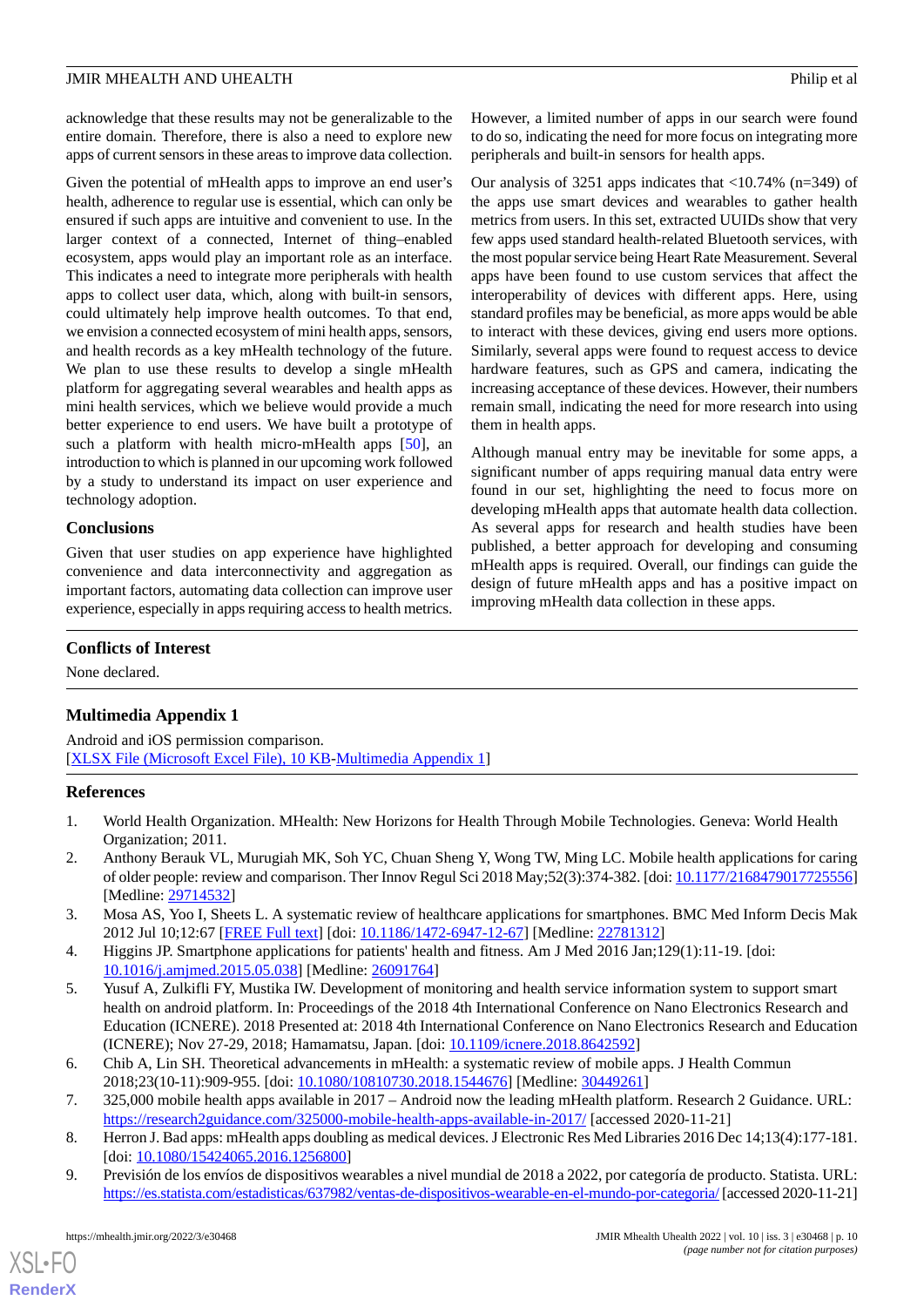- <span id="page-10-0"></span>10. Garge GK, Balakrishna C, Datta SK. Consumer health care: current trends in consumer health monitoring. IEEE Consumer Electron Mag 2018 Jan;7(1):38-46. [doi: [10.1109/mce.2017.2743238](http://dx.doi.org/10.1109/mce.2017.2743238)]
- <span id="page-10-1"></span>11. Smartwatch popularity booms with fitness trackers on the slide. Forbes. URL: [https://www.forbes.com/sites/paullamkin/](https://www.forbes.com/sites/paullamkin/2018/02/22/smartwatch-popularity-booms-with-fitness-trackers-on-the-slide/%5C#379d69447d96) [2018/02/22/smartwatch-popularity-booms-with-fitness-trackers-on-the-slide/%5C#379d69447d96](https://www.forbes.com/sites/paullamkin/2018/02/22/smartwatch-popularity-booms-with-fitness-trackers-on-the-slide/%5C#379d69447d96) [accessed 2020-11-21]
- <span id="page-10-2"></span>12. Zhang Y, Liu H, Su X, Jiang P, Wei D. Remote mobile health monitoring system based on smart phone and browser/server structure. J Healthc Eng 2015;6(4):717-737 [\[FREE Full text\]](https://doi.org/10.1260/2040-2295.6.4.717) [doi: [10.1260/2040-2295.6.4.717](http://dx.doi.org/10.1260/2040-2295.6.4.717)] [Medline: [27010652](http://www.ncbi.nlm.nih.gov/entrez/query.fcgi?cmd=Retrieve&db=PubMed&list_uids=27010652&dopt=Abstract)]
- <span id="page-10-3"></span>13. Banos O, Garcia R, Holgado-Terriza JA, Damas M, Pomares H, Rojas I, et al. mHealthDroid: a novel framework for agile development of mobile health applications. In: Ambient Assisted Living and Daily Activities. Cham: Springer; 2014.
- <span id="page-10-4"></span>14. Vandenberk T, Storms V, Lanssens D, De Cannière H, Smeets CJ, Thijs IM, et al. A vendor-independent mobile health monitoring platform for digital health studies: development and usability study. JMIR Mhealth Uhealth 2019 Oct 29;7(10):e12586 [\[FREE Full text](https://mhealth.jmir.org/2019/10/e12586/)] [doi: [10.2196/12586\]](http://dx.doi.org/10.2196/12586) [Medline: [31663862\]](http://www.ncbi.nlm.nih.gov/entrez/query.fcgi?cmd=Retrieve&db=PubMed&list_uids=31663862&dopt=Abstract)
- <span id="page-10-5"></span>15. Grundy M, Abdelrazek M, Curumsing MK. Vision: improved development of mobile ehealth applications. In: Proceedings of the 5th International Conference on Mobile Software Engineering and Systems. 2018 Presented at: MOBILESoft '18: Proceedings of the 5th International Conference on Mobile Software Engineering and Systems; May 27 - 28, 2018; Gothenburg Sweden. [doi: [10.1145/3197231.3197263](http://dx.doi.org/10.1145/3197231.3197263)]
- <span id="page-10-6"></span>16. Baxter C, Carroll J, Keogh B, Vandelanotte C. Assessment of mobile health apps using built-in smartphone sensors for diagnosis and treatment: systematic survey of apps listed in international curated health app libraries. JMIR Mhealth Uhealth 2020 Feb 03;8(2):e16741 [\[FREE Full text](https://mhealth.jmir.org/2020/2/e16741/)] [doi: [10.2196/16741\]](http://dx.doi.org/10.2196/16741) [Medline: [32012102\]](http://www.ncbi.nlm.nih.gov/entrez/query.fcgi?cmd=Retrieve&db=PubMed&list_uids=32012102&dopt=Abstract)
- <span id="page-10-7"></span>17. Munos B, Baker PC, Bot BM, Crouthamel M, de Vries G, Ferguson I, et al. Mobile health: the power of wearables, sensors, and apps to transform clinical trials. Ann N Y Acad Sci 2016 Jul;1375(1):3-18. [doi: [10.1111/nyas.13117](http://dx.doi.org/10.1111/nyas.13117)] [Medline: [27384501](http://www.ncbi.nlm.nih.gov/entrez/query.fcgi?cmd=Retrieve&db=PubMed&list_uids=27384501&dopt=Abstract)]
- <span id="page-10-8"></span>18. Salti TE, Sykes ER, Zajac W, Abdullah S, Khoja S. NewPneu: a novel cost effective mHealth system for diagnosing childhood pneumonia in low-resource settings. In: Proceedings of the 2019 IEEE 10th Annual Information Technology, Electronics and Mobile Communication Conference (IEMCON). 2019 Presented at: 2019 IEEE 10th Annual Information Technology, Electronics and Mobile Communication Conference (IEMCON); Oct 17-19, 2019; Vancouver, BC, Canada. [doi: [10.1109/iemcon.2019.8936160\]](http://dx.doi.org/10.1109/iemcon.2019.8936160)
- <span id="page-10-9"></span>19. Patel S, Park H, Bonato P, Chan L, Rodgers M. A review of wearable sensors and systems with application in rehabilitation. J Neuroeng Rehabil 2012 Apr 20;9:21 [\[FREE Full text\]](https://jneuroengrehab.biomedcentral.com/articles/10.1186/1743-0003-9-21) [doi: [10.1186/1743-0003-9-21](http://dx.doi.org/10.1186/1743-0003-9-21)] [Medline: [22520559](http://www.ncbi.nlm.nih.gov/entrez/query.fcgi?cmd=Retrieve&db=PubMed&list_uids=22520559&dopt=Abstract)]
- <span id="page-10-10"></span>20. Bui AA, Hosseini A, Rocchio R, Jacobs N, Ross MK, Okelo S, et al. Biomedical REAl-Time Health Evaluation (BREATHE): toward an mHealth informatics platform. JAMIA Open 2020 Jul;3(2):190-200 [[FREE Full text](http://europepmc.org/abstract/MED/32734159)] [doi: [10.1093/jamiaopen/ooaa011](http://dx.doi.org/10.1093/jamiaopen/ooaa011)] [Medline: [32734159\]](http://www.ncbi.nlm.nih.gov/entrez/query.fcgi?cmd=Retrieve&db=PubMed&list_uids=32734159&dopt=Abstract)
- <span id="page-10-11"></span>21. Tilles A, Shaporev A, Reukov V. mHealth musculoskeletal applications: bluetooth low energy devices and android. In: Proceedings of the 2016 32nd Southern Biomedical Engineering Conference (SBEC). 2016 Presented at: 2016 32nd Southern Biomedical Engineering Conference (SBEC); Mar 11-13, 2016; Shreveport, LA, USA. [doi: [10.1109/sbec.2016.61](http://dx.doi.org/10.1109/sbec.2016.61)]
- <span id="page-10-13"></span><span id="page-10-12"></span>22. Marcolino MS, Oliveira JA, D'Agostino M, Ribeiro AL, Alkmim MB, Novillo-Ortiz D. The impact of mHealth interventions: systematic review of systematic reviews. JMIR Mhealth Uhealth 2018 Jan 17;6(1):e23 [[FREE Full text](https://mhealth.jmir.org/2018/1/e23/)] [doi: [10.2196/mhealth.8873](http://dx.doi.org/10.2196/mhealth.8873)] [Medline: [29343463](http://www.ncbi.nlm.nih.gov/entrez/query.fcgi?cmd=Retrieve&db=PubMed&list_uids=29343463&dopt=Abstract)]
- <span id="page-10-14"></span>23. Brown J, Nam Kim H. Usability evaluation of Alzheimer's mHealth applications for caregivers. Proc Human Factors Ergon Soc Annual Meeting 2018 Sep 25;62(1):503-507. [doi: [10.1177/1541931218621115](http://dx.doi.org/10.1177/1541931218621115)]
- <span id="page-10-15"></span>24. Shcherbina A, Mattsson CM, Waggott D, Salisbury H, Christle JW, Hastie T, et al. Accuracy in wrist-worn, sensor-based measurements of heart rate and energy expenditure in a diverse cohort. J Pers Med 2017 May 24;7(2):3 [\[FREE Full text\]](https://www.mdpi.com/resolver?pii=jpm7020003) [doi: [10.3390/jpm7020003\]](http://dx.doi.org/10.3390/jpm7020003) [Medline: [28538708\]](http://www.ncbi.nlm.nih.gov/entrez/query.fcgi?cmd=Retrieve&db=PubMed&list_uids=28538708&dopt=Abstract)
- <span id="page-10-16"></span>25. Murakami H, Kawakami R, Nakae S, Yamada Y, Nakata Y, Ohkawara K, et al. Accuracy of 12 wearable devices for estimating physical activity energy expenditure using a metabolic chamber and the doubly labeled water method: validation study. JMIR Mhealth Uhealth 2019 Aug 02;7(8):e13938 [[FREE Full text\]](https://mhealth.jmir.org/2019/8/e13938/) [doi: [10.2196/13938](http://dx.doi.org/10.2196/13938)] [Medline: [31376273](http://www.ncbi.nlm.nih.gov/entrez/query.fcgi?cmd=Retrieve&db=PubMed&list_uids=31376273&dopt=Abstract)]
- <span id="page-10-17"></span>26. Giebel GD, Gissel C. Accuracy of mHealth devices for atrial fibrillation screening: systematic review. JMIR Mhealth Uhealth 2019 Jun 16;7(6):e13641 [\[FREE Full text\]](https://mhealth.jmir.org/2019/6/e13641/) [doi: [10.2196/13641\]](http://dx.doi.org/10.2196/13641) [Medline: [31199337\]](http://www.ncbi.nlm.nih.gov/entrez/query.fcgi?cmd=Retrieve&db=PubMed&list_uids=31199337&dopt=Abstract)
- <span id="page-10-18"></span>27. Wisniewski H, Liu G, Henson P, Vaidyam A, Hajratalli NK, Onnela J, et al. Understanding the quality, effectiveness and attributes of top-rated smartphone health apps. Evid Based Ment Health 2019 Feb; 22(1): 4-9 [[FREE Full text](http://europepmc.org/abstract/MED/30635262)] [doi: [10.1136/ebmental-2018-300069](http://dx.doi.org/10.1136/ebmental-2018-300069)] [Medline: [30635262\]](http://www.ncbi.nlm.nih.gov/entrez/query.fcgi?cmd=Retrieve&db=PubMed&list_uids=30635262&dopt=Abstract)
- <span id="page-10-19"></span>28. Clarence B, Julie-Anne C, Brendan K, Corneel V. Prescribable mHealth apps using built-in smartphone sensors for diagnosis and therapy. In: Proceedings of the IHBI Inspires 2019 Conference. 2019 Presented at: IHBI Inspires 2019 Conference; Aug 12-13, 2019; Brisbane, Australia.
- 29. Baxter C, Carroll JA, Keogh B, Vandelanotte C. Seeking inspiration: examining the validity and reliability of a new smartphone respiratory therapy exergame app. QUT ePrints. 2020. URL:<https://eprints.qut.edu.au/204730/> [accessed 2021-02-28]
- 30. del Rosario M, Redmond S, Lovell N. Tracking the evolution of smartphone sensing for monitoring human movement. Sensors (Basel) 2015 Jul 31;15(8):18901-18933 [[FREE Full text\]](https://www.mdpi.com/resolver?pii=s150818901) [doi: [10.3390/s150818901](http://dx.doi.org/10.3390/s150818901)] [Medline: [26263998](http://www.ncbi.nlm.nih.gov/entrez/query.fcgi?cmd=Retrieve&db=PubMed&list_uids=26263998&dopt=Abstract)]

[XSL](http://www.w3.org/Style/XSL)•FO **[RenderX](http://www.renderx.com/)**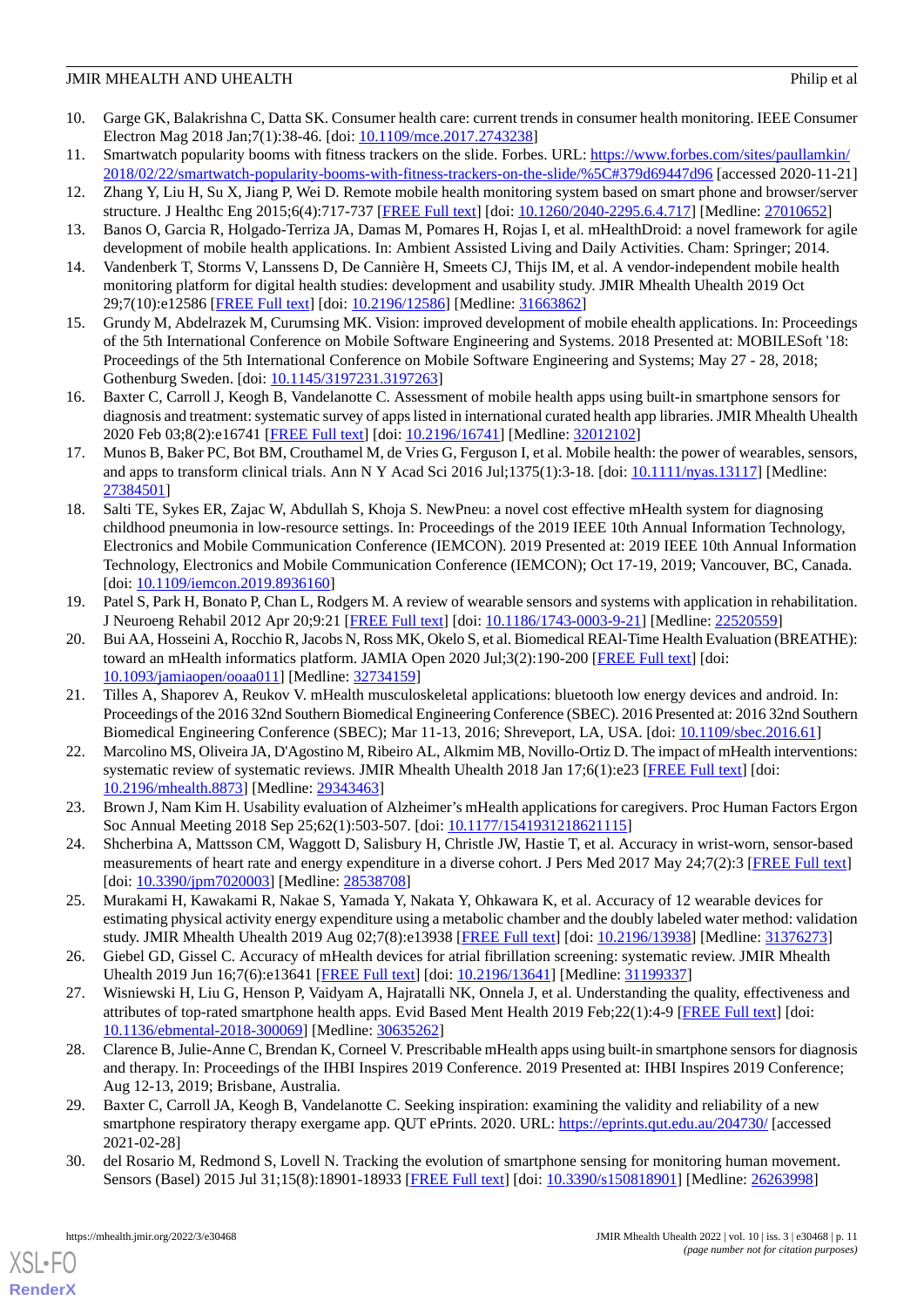- <span id="page-11-0"></span>31. Townsend K. Getting Started with Bluetooth Low Energy Tools and Techniques for Low-Power Networking. Sebastopol, California, United States: O'Reilly Media; 2014.
- <span id="page-11-2"></span><span id="page-11-1"></span>32. Specifications and test documents list. Bluetooth. URL: <https://www.bluetooth.com/specifications/specs/> [accessed 2020-08-18]
- <span id="page-11-3"></span>33. Assigned numbers. Bluetooth. URL:<https://www.bluetooth.com/specifications/assigned-numbers/service-discovery/> [accessed 2020-08-18]
- <span id="page-11-4"></span>34. Heart rate service. Bluetooth. URL: <https://www.bluetooth.com/specifications/specs/heart-rate-service-1-0> [accessed 2020-08-18]
- 35. Zuo C, Wen H, Lin Z, Zhang Y. Automatic fingerprinting of vulnerable BLE IoT devices with static UUIDs from mobile apps. In: Proceedings of the 2019 ACM SIGSAC Conference on Computer and Communications Security. 2019 Presented at: CCS '19: 2019 ACM SIGSAC Conference on Computer and Communications Security; Nov 11 - 15, 2019; London, United Kingdom. [doi: [10.1145/3319535.3354240](http://dx.doi.org/10.1145/3319535.3354240)]
- <span id="page-11-6"></span><span id="page-11-5"></span>36. Sivakumaran P, Blasco J. A study of the feasibility of co-located app attacks against BLE and a large-scale analysis of the current application-layer security landscape. 28th Unisex Security Symposium. URL: [https://www.usenix.org/conference/](https://www.usenix.org/conference/usenixsecurity19/presentation/sivakumaran) [usenixsecurity19/presentation/sivakumaran](https://www.usenix.org/conference/usenixsecurity19/presentation/sivakumaran) [accessed 2020-08-19]
- <span id="page-11-8"></span><span id="page-11-7"></span>37. Anderson K, Burford O, Emmerton L. Mobile health apps to facilitate self-care: a qualitative study of user experiences. PLoS One 2016;11(5):e0156164 [[FREE Full text](https://dx.plos.org/10.1371/journal.pone.0156164)] [doi: [10.1371/journal.pone.0156164\]](http://dx.doi.org/10.1371/journal.pone.0156164) [Medline: [27214203](http://www.ncbi.nlm.nih.gov/entrez/query.fcgi?cmd=Retrieve&db=PubMed&list_uids=27214203&dopt=Abstract)]
- <span id="page-11-10"></span><span id="page-11-9"></span>38. Store stats 2022. 42 Matters. URL: <https://42matters.com/google-play-statistics-and-trends> [accessed 2021-01-06]
- <span id="page-11-11"></span>39. Welcome to myhealthapps.net. My Health Apps. URL:<http://myhealthapps.net/about> [accessed 2020-11-02]
- 40. Google Play store scraper. GitHub. URL: <https://github.com/facundoolano/google-play-scraper> [accessed 2020-11-02]
- <span id="page-11-12"></span>41. APK Combo homepage. APK Combo. URL:<https://apkcombo.com/en-au/> [accessed 2020-11-02]
- <span id="page-11-13"></span>42. mHealth data collection. GitHub. URL: [https://github.com/benphilip1991/mHealth-data-collection/blob/main/apps\\_list.txt](https://github.com/benphilip1991/mHealth-data-collection/blob/main/apps_list.txt) [accessed 2021-01-08]
- <span id="page-11-14"></span>43. Welcome to Androguard's documentation. Androguard. URL:<https://androguard.readthedocs.io/en/latest/index.html> [accessed 2020-09-12]
- <span id="page-11-15"></span>44. Declare app permissions. Developers. URL:<https://developer.android.com/training/permissions/declaring> [accessed 2021-08-20]
- <span id="page-11-16"></span>45. Android permissions overview. Developers. URL:<https://developer.android.com/guide/topics/permissions/overview> [accessed 2021-08-20]
- 46. Godfrey A. Wearables for independent living in older adults: gait and falls. Maturitas 2017 Jun;100:16-26. [doi: [10.1016/j.maturitas.2017.03.317\]](http://dx.doi.org/10.1016/j.maturitas.2017.03.317) [Medline: [28539173\]](http://www.ncbi.nlm.nih.gov/entrez/query.fcgi?cmd=Retrieve&db=PubMed&list_uids=28539173&dopt=Abstract)
- <span id="page-11-18"></span><span id="page-11-17"></span>47. Shaw RJ, Yang Q, Barnes A, Hatch D, Crowley MJ, Vorderstrasse A, et al. Self-monitoring diabetes with multiple mobile health devices. J Am Med Inform Assoc 2020 May 01;27(5):667-676 [[FREE Full text](http://europepmc.org/abstract/MED/32134447)] [doi: [10.1093/jamia/ocaa007](http://dx.doi.org/10.1093/jamia/ocaa007)] [Medline: [32134447](http://www.ncbi.nlm.nih.gov/entrez/query.fcgi?cmd=Retrieve&db=PubMed&list_uids=32134447&dopt=Abstract)]
- <span id="page-11-19"></span>48. mHealth data collection. GitHub. URL: <https://github.com/benphilip1991/mHealth-data-collection/tree/main/Results> [accessed 2021-03-04]
- 49. Krebs P, Duncan DT. Health app use among us mobile phone owners: a national survey. JMIR Mhealth Uhealth 2015 Nov 04;3(4):e101 [\[FREE Full text](https://mhealth.jmir.org/2015/4/e101/)] [doi: [10.2196/mhealth.4924\]](http://dx.doi.org/10.2196/mhealth.4924) [Medline: [26537656](http://www.ncbi.nlm.nih.gov/entrez/query.fcgi?cmd=Retrieve&db=PubMed&list_uids=26537656&dopt=Abstract)]
- 50. Digital enhanced Living container app. GitHub. URL:<https://github.com/benphilip1991/del-container> [accessed 2021-01-08]

# **Abbreviations**

**BLE:** Bluetooth low energy **GATT:** Generic Attribute **IMU:** inertial measurement unit **mHealth:** mobile health **SIG:** Special Interest Group **UUID:** universally unique identifier

*Edited by L Buis; submitted 16.05.21; peer-reviewed by L Emmerton, S Jalil; comments to author 21.07.21; revised version received 10.09.21; accepted 10.12.21; published 09.03.22*

*Please cite as:*

*Philip BJ, Abdelrazek M, Bonti A, Barnett S, Grundy J Data Collection Mechanisms in Health and Wellness Apps: Review and Analysis JMIR Mhealth Uhealth 2022;10(3):e30468 URL: <https://mhealth.jmir.org/2022/3/e30468> doi: [10.2196/30468](http://dx.doi.org/10.2196/30468) PMID:*



**[RenderX](http://www.renderx.com/)**